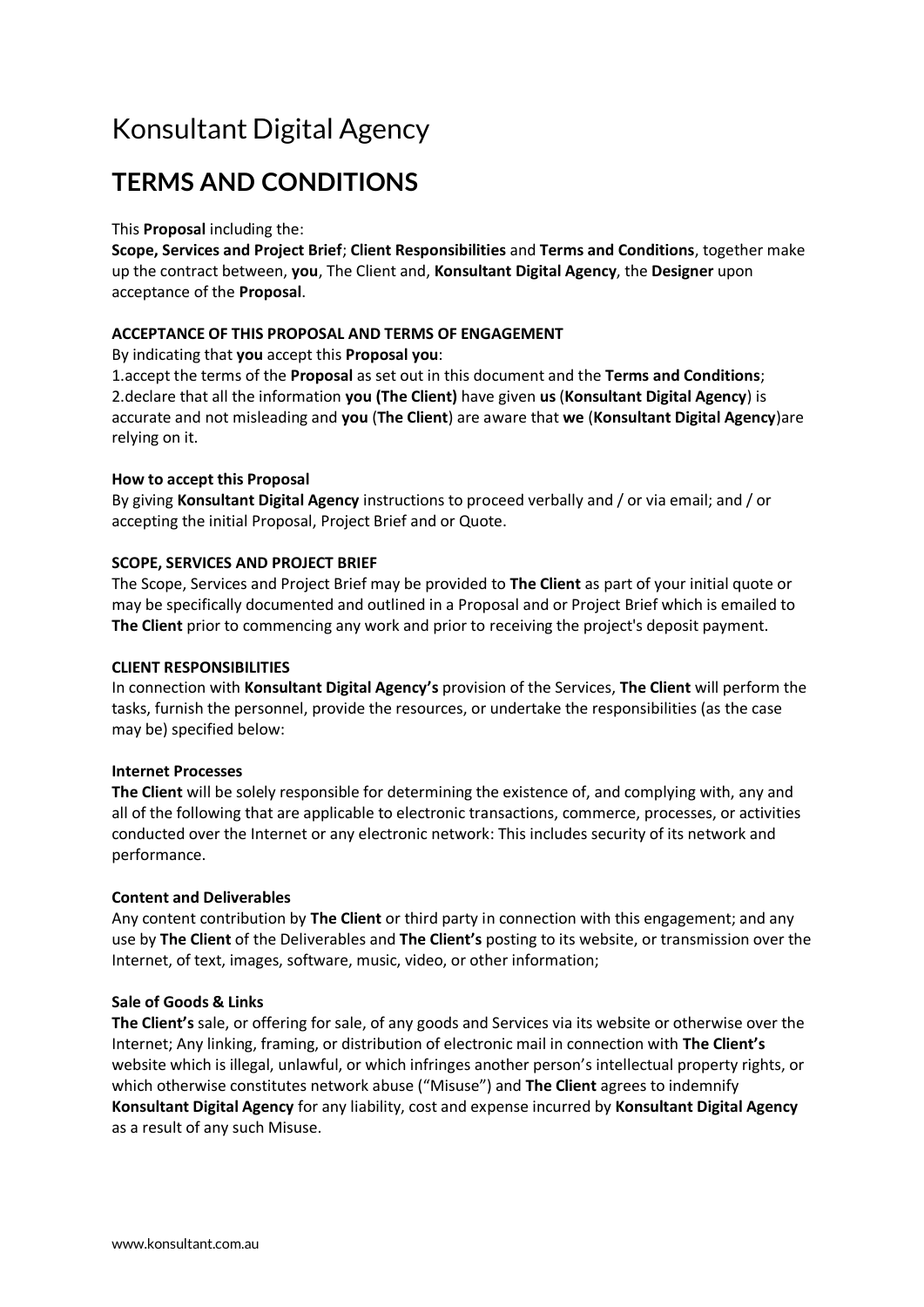#### **Email Communications**

**The Client** agrees that they will use the Internet **to** communicate with **Konsultant Digital Agency,**  including to send, subject to any applicable law to the contrary which cannot be excluded, designs, materials, programmes, which may be sensitive or confidential. **The Client a**cknowledges and agrees that:

(a) the communication may be interrupted or received, viewed or intercepted by a person other than the intended recipient or may not be received at all;

(b) **The Client** will be responsible for virus scanning incoming communications and **Konsultant Digital Agency** do not warrant that the communication will be free from computer viruses or other defects; and

(c) subject to any applicable law to the contrary which cannot be excluded, **Konsultant Digital Agency** will not be liable to **The Client** or to any other person for loss or damage however caused, and whether by negligence or otherwise, resulting from communicating with you via the Internet.

#### **Stock Photography**

All images must be supplied by **The Client** to **Konsultant Digital Agency**. Stock Photography may be purchased by **The Client** from [www.depositphotos.com](http://www.depositphotos.com/) at their own expense.

#### **Additional Assets, Programs and or Materials:**

Assets, external Programs from the internet and or any other Material needed to enhance **The Client's** website will be purchased at **The Client's** expense. **Konsultant Digital Agency** shall discuss any purchases necessary if the case arises, prior to doing any implementation to the website.

#### **PRODUCTION TIMELINE**

All projects take up to 8 weeks to complete as a standard unless otherwise stated in **The Client's** Proposal and or Quote as to an agreed timeline for the Project. Whilst **Konsultant Digital Agency** endeavour to keep to timelines, it is imperative that **The Client** delivers all content including text, images, videos, logos and any material required to complete the work within the Pre-Production phase. Failure to do this, will result in the project exceeding the standard completion timeline of 8 weeks or the agreed timeline as stated in **The Client's** Proposal and or Quote.

**Konsultant Digital Agency** reserves the right to complete a project to the best of their ability in any way they deem reasonable if the deliverables and or content from **The Client** have not been met on time and if **The Client** has not indicated any sign of cancelling the project and has exceeded a 12 month period and thereby prolonging the project. **Konsultant Digital Agency** will contact **The Client** periodically to obtain content and deliverables and will complete work as per the original Proposal and or Quote and will issue an invoice deemed reasonable for all work completed by **Konsultant Digital Agency** to cover the costs incurred for the work completed as per the original Proposal and Quote. **The Client** and or **Konsultant Digital Agency** may wish to terminate the Project if the project exceeds a 12-month period in writing. **Konsultant Digital Agency** will issue a final invoice at such time to cover all work completed by **Konsultant Digital Agency** including all outstanding amounts owing to **Konsultant Digital Agency**.

#### **PRIOR TO PROJECT COMMENCEMENT**

A Quote and Proposal is submitted to **The Client** for their perusal. **COMPLETION DATE:** Normally 8 weeks (unless otherwise stated in **The Client's** Proposal and or Quote).

#### **COMMUNICATION**

A face to face meeting may be conducted between **The Client** and **Konsultant Digital Agency** in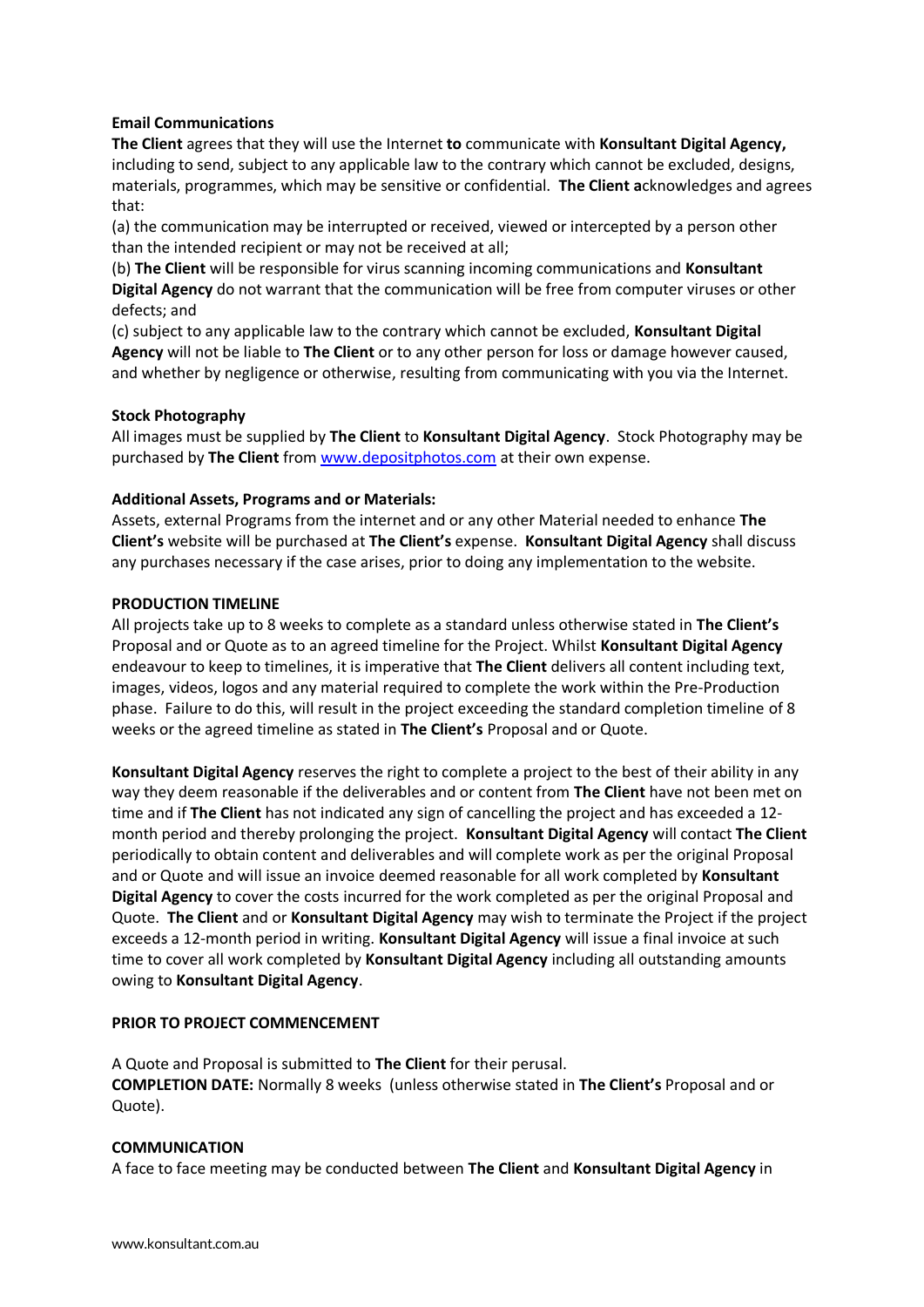order to ascertain the Project Brief and specifications. A face to face meeting may be conducted at the end of the Production Phase to oversee the project scope and for training. **Konsultant Digital Agency** will be communicating with **The Client** predominantly via email throughout the project development process.

#### **PRE-PRODUCTION PHASE – THE FIRST TWO WEEKS AFTER PAYING THE DEPOSIT**

**Konsultant Digital Agency** will work closely with **The Client** in order to outline project specific needs.

#### **Deposit due upon acceptance of Proposal**

30% to 60% of total estimated costs is billed to **The Client** before the pre-production phase of the project.

#### **Your Project Template Design**

No more than 1 **Prototype template** design will be produced for **The Client** based on discussions with **The Client** and Proposal and or Quote or Project Brief.

#### **Template Changes**

**Konsultant Digital Agency** may make up to 6 minor changes to the template design. If more changes are required - that includes re-designing the entire website template, this will be billed at **\$55.00 per hour or part thereof**.

#### **Milestone Sign Off**

**The Client** may/may not be required to complete the Milestone Sign Off form before **Konsultant Digital Agency** moves on to any pre, post or production phase.

#### **PRODUCTION PHASE – THE FIRST FOUR WEEKS AFTER PAYING THE DEPOSIT Creation, design and Programming**

The design is transformed into a prototype website which you can view online at any time of the development process on **Konsultant Digital Agency's** server. All work is developed as outlined in the Proposal or Quote. All relevant assets are submitted by **The Client** for use in project - including images, sound, video and copy etc.

#### **Content (and Content for Content Managed System users)**

**The Client's** content will need to be provided to **Konsultant Digital Agency** in the Pre-Production Phase or as early as possible in order to complete the project within the standard 8-week timeline in order to keep the project to schedule. Content includes any files, copy, text, videos, images you would like added to your website. The addition of Content is factored into the estimated costs of your website. Content Managed System package normally include the addition of content as a setup only – up to 12 pages will be produced by **Konsultant Digital Agency** – all other pages will be added by **The Client** in order to practice the use of their website content managed system. Users will be trained on how to update and manage their content using our content managed system. All changes will be left up to **The Client unless The Client** wishes for **Konsultant Digital Agency** to undertake this task at an agreed fee with the hourly rate at **\$55.00**.

#### **Interim Invoice**

An interim invoice will be billed if the project's production phase is longer than 4 weeks. This invoice will be part of the total estimated costs as accepted by **The Client** in The Proposal or Quote.

#### **Testing & Training**

Testing will be performed throughout the production phase and post-production phases. Up to 1 x 60 minute training session vi[a www.teamviewer.com](http://www.teamviewer.com/) with **The Client** will be conducted for use on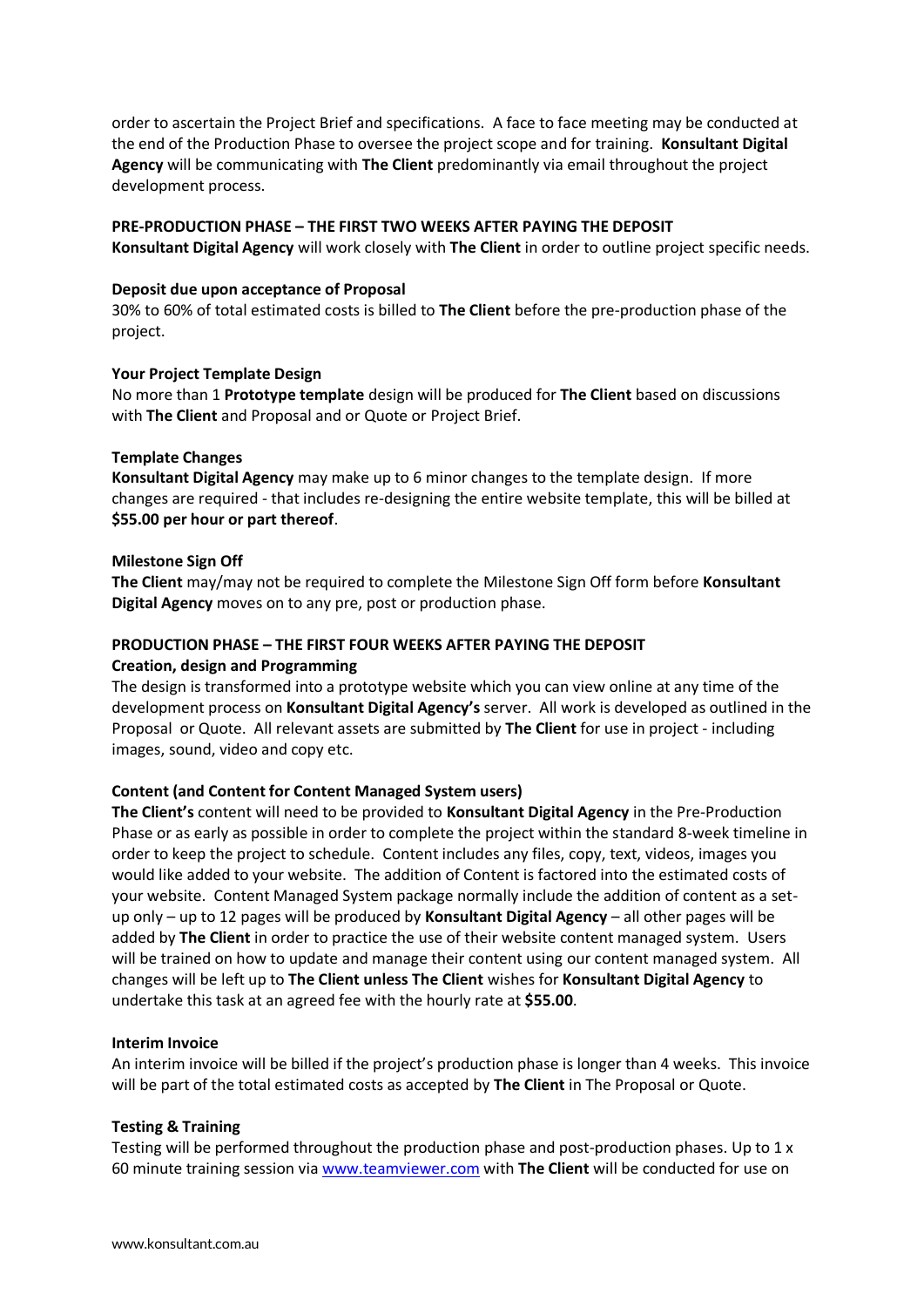Content Management Systems. **Konsultant Digital Agency's** Training Fee is **\$250.00 which is included in the initial quote**. Should **The Client** require further training, this will be billed at \$250.00.

#### **POST-PRODUCTION PHASE – THE FINAL TWO WEEKS OF THE TOTAL PROJECT PHASE**

**Testing** - Final Testing will be performed.

#### **Final Invoice & Launch**

Final invoice will be emailed to **The Client** during this phase – normally 8 weeks after the commencement of the Project.

**Payment terms are STRICTLY 7 DAYS**. **The Client's** website is uploaded to **The Client's** nominated web host server and launched once final invoice payment has been received into **Konsultant Digital Agency**'s nominated bank account.

#### **1. PAYMENT TERMS**

1.1 Time for payment: **The Client** must, **within 7 days** of the date in which the goods were received, pay to **Konsultant Digital Agency** the total amount set out in the invoice. **Konsultant Digital Agency** may:

(a) alter terms of payment with effect from the date it notifies **The Client** of such change; and (b) impose a credit limit at any time, which may be altered at **Konsultant Digital Agency 's** discretion with effect from the date **Konsultant Digital Agency** notifies **The Client** of such alteration. Where the credit limit is exceeded then, notwithstanding anything to the contrary, **Konsultant Digital Agency** may with immediate effect and without further notice;

(i) refuse to supply Goods to **The Client;** or

(ii) require security in a form satisfactory to **Konsultant Digital Agency**; or

(iii) alter terms of payment to cash on delivery.

1.2 Late Payment Fee: If **The Client** does not make payment by the due date or is more than 20 days overdue in payment, **Konsultant Digital Agency** will charge a Late Fee of \$55.00 in addition to amounts not paid within the time specified in clause 1.1, and may cancel any Projects in existence (without prejudice to any other rights or remedies of **Konsultant Digital Agency**).

1.3 Advance and progress payments: **Konsultant Digital Agency** may:

(a) issue an interim invoice for the amount of the Estimate before commencing the project, if **Konsultant Digital Agency** has not previously done work for **The Client** or otherwise considers it prudent;

(b) if **Konsultant Digital Agency** is of the view that completing the project will take more than a month, at any time before the project is completed, issue one or more invoices for a proportion of the amount of the Estimate (the proportion to be at **Konsultant Digital Agency 's** discretion) or require a proportion of the Estimate to be paid in advance of any Work being done.

1.3 Suspension of Work: If the project is suspended for more than 20 days at the request of **The Client** or as a result of something for which **The Client** is responsible, **Konsultant Digital Agency** may issue an invoice for a particular sum (to be specified by **Konsultant Digital Agency**) for the Work completed and for other costs incurred by **Konsultant Digital Agency** (including, by way of example but without limitation, storage costs).

1.4 Damages: **The Client** must pay to **Konsultant Digital Agency** any costs, expenses or losses incurred by **Konsultant Digital Agency** as a result of The Client's failure to pay to **Konsultant Digital Agency** on the due date all sums outstanding from The Client to **Konsultant Digital Agency** (including, without limiting the generality of the obligation set out in this clause, any debt collection and legal costs). If a payment is not made for more than **20 days**, **Konsultant Digital Agency** reserves the right to contact their legal team to pursue any monies owing to **Konsultant Digital Agency and will issue a Late Payment fee of \$55.00 in addition to any monies owing***.* **Konsultant Digital Agency** also reserves the right to remove any online and live content until such payment has been made. **Konsultant Digital Agency** reserves the right to complete a project to the best of their ability in any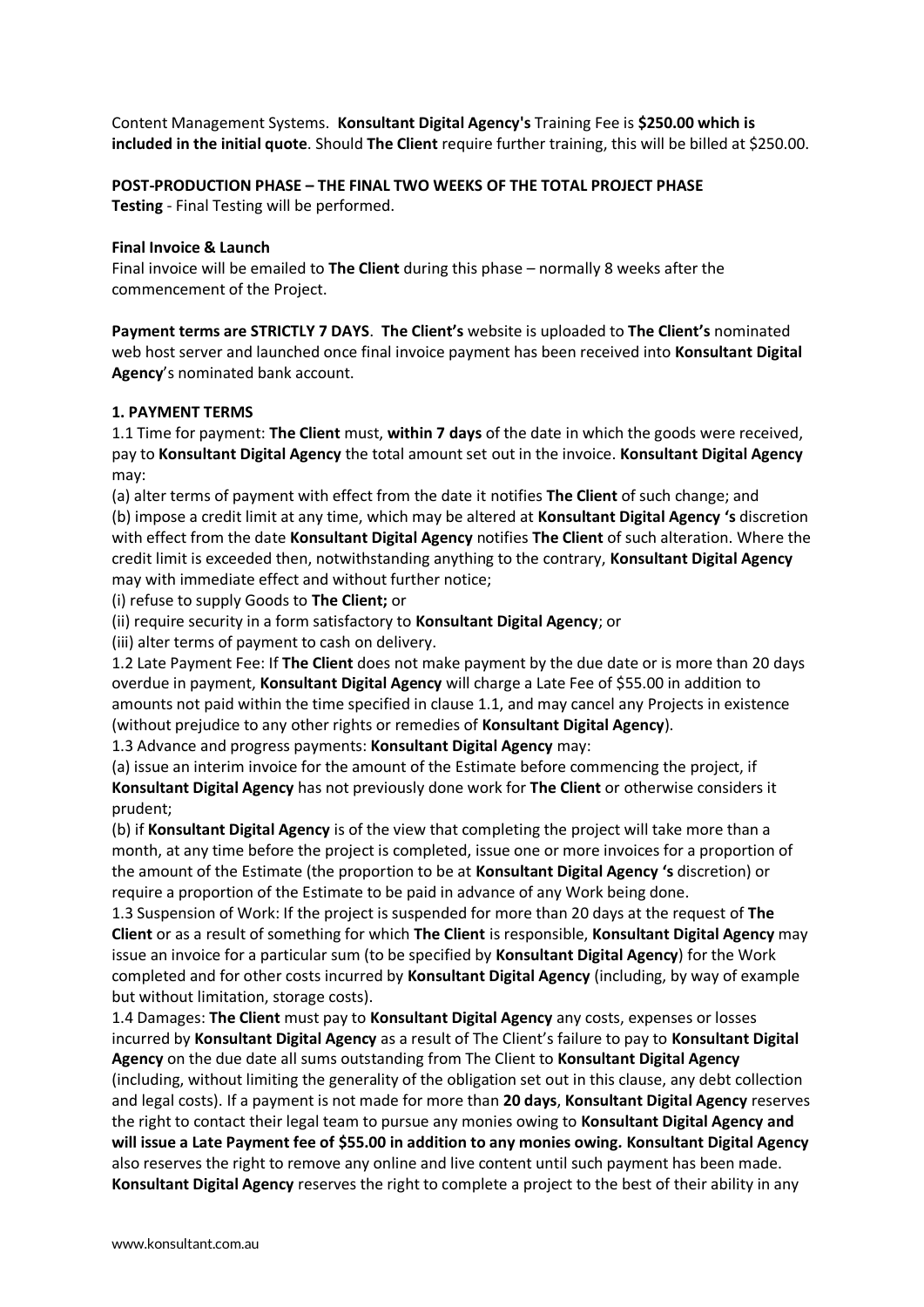way they deem reasonable if the deliverables and or content from **The Client** have not been met on time and if **The Client** has not indicated any sign of cancelling the project and has exceeded a 12 month period and thereby prolonging the project. **Konsultant Digital Agency** will contact **The Client** periodically to obtain content and deliverables and will complete work as per the original Proposal and or Quote and will issue an invoice deemed reasonable for all work completed by **Konsultant Digital Agency** to cover the costs incurred for the work completed as per the original Proposal and Quote. **The Client** and or **Konsultant Digital Agency** may wish to terminate the project if the project exceeds a 12-month period in writing. **Konsultant Digital Agency** will issue a final invoice at such time to cover all work completed by **Konsultant Digital Agency** including all outstanding amounts owing to **Konsultant Digital Agency**.

#### **2. FEES**

2.1 Invoice: When the project has been completed, **Konsultant Digital Agency** will issue an invoice to **The Client** for the amount of the Estimate or, if no Estimate was given, an amount representing **Konsultant Digital Agency 's** charge for the Work done, and for any of the other charges incurred. 2.2 Charges additional to Estimate: In addition to the Estimate, **Konsultant Digital Agency** may charge to **The Client** the following, except to the extent that such costs are expressly included in any Quote:

(a) fees for any preliminary work performed at **The Client's** request;

(b) fees for additional work required to be done as a result of **The Client** changing **The Client's** instructions;

(c) fees for having to work off poor copy or content;

(d) fees for additional proofs required;

(e) fees for work which involves tables or foreign language and which was not notified to **Konsultant Digital Agency** before the Quote was prepared;

(f) fees for additional work required to be done as a result of **Konsultant Digital Agency's** corrections, including repagination, reformatting or in lieu of content not supplied by The Client within a reasonable timeframe of over 12 months;

(g) fees and other charges for work required to be done urgently, including any overtime costs;

(h) fees for handling or storing material or equipment supplied by **The Client** for the purposes of the Project;

(i) fees for changing or correcting, in order to ensure that the Goods are properly produced, any plates, film, bromides, artwork or any document including computer files, or any other materials which are unsuitable or substandard (including any supplied in accordance with clause 10.,supplied for the purposes of the project by **The Client**;

(j) freight and/or installation costs and charges;

(k) other charges, fees or disbursements referred to in these **Terms and Conditions** and not specified in this clause.

2.3Under / Over-Supplies: **The Client** acknowledges that while **Konsultant Digital Agency** will make every endeavour to produce the exact number of items in the project, owing to human and/or machine/computer error the number of items actually produced maybe up to 5% over or under the number specified in the project. Where such a discrepancy occurs, **Konsultant Digital Agency** will adjust the amount charged to **The Client** at a pro-rata rate to reflect the actual number of items produced.

2.4 Alterations to style etc: If, before the Quote is prepared, **The Client** does not give **Konsultant Digital Agency** specific instructions in relation to style, type or layout:

(a) **Konsultant Digital Agency** may use any style, type and layout which, in **Konsultant Digital Agency's** opinion, is appropriate; and

(b) **Konsultant Digital Agency** may charge an additional amount for any additional work required to be done (including the production of additional proofs and compiling training manuals) as a result of the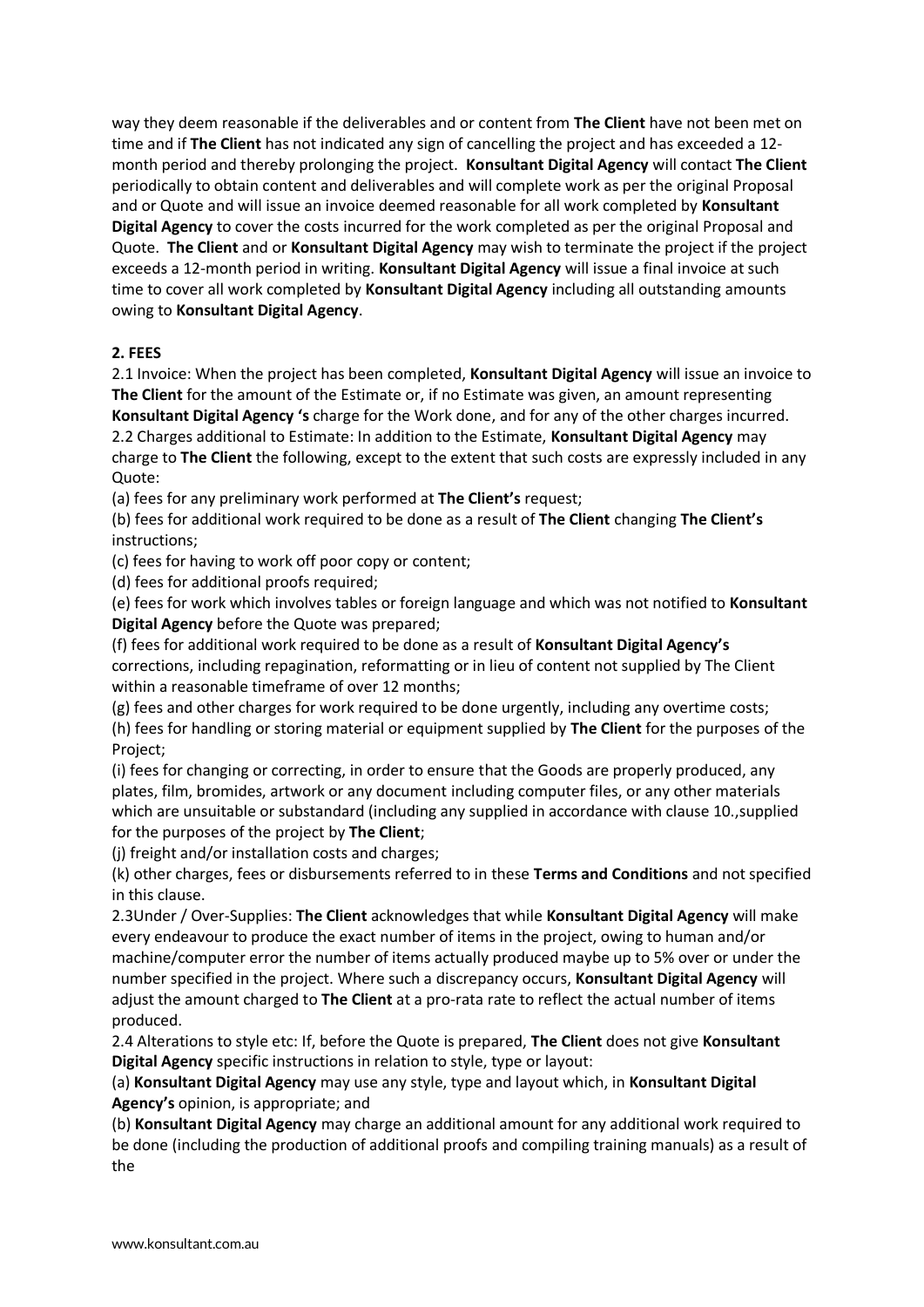Customer subsequently altering the style, type or layout used by **Konsultant Digital Agency**. 2.5 Overset: **The Client** must pay for overset matter (being matter produced on The Client's instructions but not used in a publication for which it was intended).**The Client** may instruct **Konsultant Digital Agency** to retain overset matter for future issues of the publication or to discard the overset matter.

2.6 GST and Taxes: **Konsultant Digital Agency** is not obliged to charge GST as a small business. **Konsultant Digital Agency** IS NOT registered for GST purposes.

#### **3. DELIVERY**

3.1 Time and Place: Delivery is to be made at the place specified in the Quote. Anytime stated for delivery is normally around 8 weeks after the Project has commenced. **Konsultant Digital Agency** is not liable for any delay in delivery.

3.2 Collection: Where **The Client** is to collect the Goods, **The Client** must do so from **Konsultant Digital Agency's** premises upon being notified by **Konsultant Digital Agency** that the Goods are ready for collection.

3.3 Freight costs: If **Konsultant Digital Agency** agrees to deliver the Goods, **The Client** shall bear all freight costs and charges associated with that delivery, which shall include (but not be limited to) all costs and expenses incurred by **Konsultant Digital Agency** in removing the Goods from its premises, whether by way of actual or attempted delivery to **The Client** or otherwise.

3.4 Rejection: **The Client** may only reject the Goods if they do not comply with the project. If **The Client** wishes to reject or make a claim for discrepancy in respect of the project, **The Client** must notify **Konsultant Digital Agency** in writing with full details and supporting evidence of the alleged non-compliance:

(a) if **Konsultant Digital Agency** is required to deliver the Goods to **The Client's** premises – within 7days of delivery;

(b) otherwise – within 7 days of notification that the Goods are ready for collection.

3.5 Refusal: If **The Client** refuses to accept delivery of any Goods, **Konsultant Digital Agency** may charge **The Client** for any additional costs incurred as a result, including loss of finances, storage and transportation costs.

#### **4. RISK**

4.1 Risk: The risk of any loss, damage or deterioration of the Goods passes to **The Client:**

(a) if **Konsultant Digital Agency** is required to deliver the Goods to The Client's premises – at the time of delivery;

(b) otherwise – at the time **Konsultant Digital Agency** notifies **The Client** that the Goods are ready for collection.

4.2 Risk on rejection: If **The Client** validly rejects the Goods in accordance with these Terms and Conditions, risk in the rejected Goods reverts to **Konsultant Digital Agency**:(a) if the Goods are at **Konsultant Digital Agency** premises, at the time **The Client** notifies **Konsultant Digital Agency** that the Goods are rejected;

(b) if the Goods are in the possession of **The Client,** at the time that the Goods are returned to **Konsultant Digital Agency** (in the same condition in which they were delivered to **The Client**) during usual business hours and **Konsultant Digital Agency** acknowledges receipt of them.

## **5. OWNERSHIP**

5.1 Retention of ownership: Until **The Client** has paid all sums outstanding in relation to the Goods and all the other amounts owing by **The Client** to **Konsultant Digital Agency** from time to time: (a) title in the Goods shall not pass from **Konsultant Digital Agency** to The Client;

(b) if the Goods are in **The Client's** possession, **The Client** holds the Goods as trustee for **Konsultant Digital Agency** and must store the Goods separately and clearly identify them as the property of **Konsultant Digital Agency**;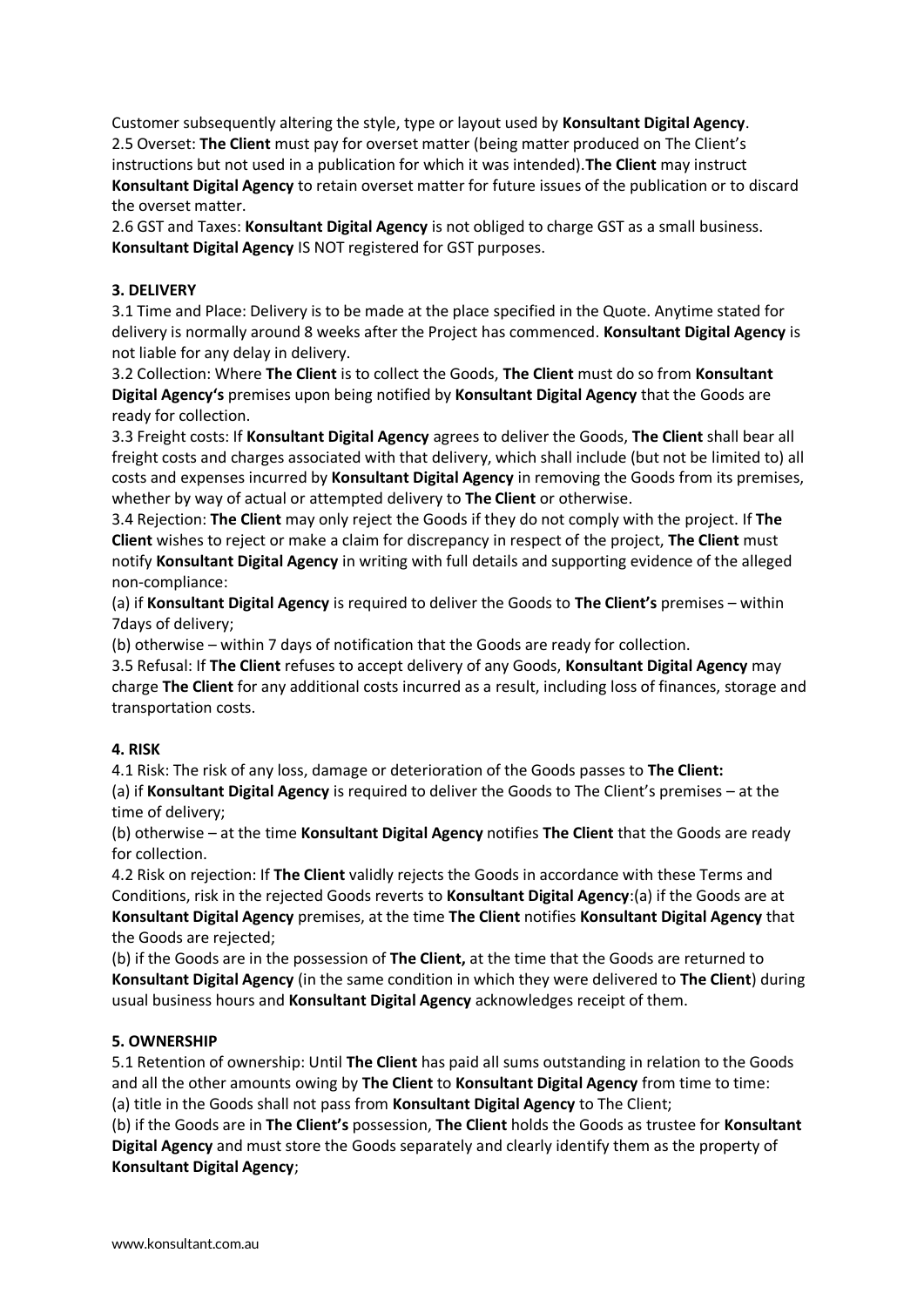(c) **Konsultant Digital Agency** may call for and recover possession of the Goods (for which purposes **Konsultant Digital Agency** employees or agents may enter **The Client's** premises and take possession of the Goods with liability to **The Client**) and **The Client** must deliver the Goods to the Printer if so directed by the **Konsultant Digital Agency**.

5.2 Ordinary business: **The Client** may, in the ordinary course of **The Client's** business, use the Goods or sell the Goods to a third party for full consideration but:

(a) the proceeds of sale and any book debt created upon the sale of the Goods to the third party shall be held by **The Client** as trustee for **Konsultant Digital Agency** and **The Client** must account to **Konsultant Digital Agency** for those sums; and

(b) if **Konsultant Digital Agency** requires, **The Client** must assign to **Konsultant Digital Agency The Client's** claim against the third party and must execute all documents necessary to effect that assignment; provided that

the authority under this clause shall be revoked from the time that an Event of Default occurs or **Konsultant Digital Agency** notifies **The Client** that is revoked.

5.3 General lien: **Konsultant Digital Agency** shall, in respect of all sums owned by **The Client** to **Konsultant Digital Agency**, have a general lien on all property of **The Client** in **Konsultant Digital Agency 's** possession and may, after 14 days' notice to **The Client**, sell that property and apply the proceeds (net of any sale costs) in satisfaction of all or any part of the sums owed. In the event that any of **The Client's** property held by **Konsultant Digital Agency** as aforesaid enjoys copyright protection in favour of The Client, The Client hereby grants to **Konsultant Digital Agency** a licence to exercise the rights conferred on **Konsultant Digital Agency** under this clause.

5.4 Insurance: Until property in the Goods passes to **The Client, The Client** shall keep the Goods insured in the name of **Konsultant Digital Agency** and **The Client** for the irrespective rights and interests and will produce to **Konsultant Digital Agency**, upon demand, evidence of such insurance. If **The Client** fails to so insure the Goods, **Konsultant Digital Agency** may do so and the cost of such insurance shall be payable by **The Client** to **Konsultant Digital Agency** upon demand.

#### **6. LIABILITY**

6.1 Non-excludable Rights: The parties acknowledge that, under applicable State and Commonwealth law, certain clauses, conditions, guarantees and warranties maybe implied in these Terms and Conditions and there are rights and remedies conferred on **The Client** in relation to the provision of the Goods or of services which cannot be excluded, restricted or modified by agreement ("Non-excludable Rights").

6.2 Disclaimer of Liability: Except for Non-excludable Rights, **Konsultant Digital Agency** accepts no liability for:

(a) any claim by **The Client** or any other person, including without limitation, any claim relating to or arising from all clauses, conditions, guarantees and warranties expressed or implied, and all rights and remedies conferred on **The Client**, by statute, the common law, equity, trade, custom or usage or otherwise; and

(b) any representations, warranties, conditions or agreement made by any agent or representative which are not expressly confirmed by **Konsultant Digital Agency** in writing ;and the liability of **Konsultant Digital Agency** for any such matters is hereby excluded.

6.3 Defective Goods: Where (and to the extent) permitted by law, the liability of **Konsultant Digital Agency** for a breach of a Non-excludable Right is limited, at **Konsultant Digital Agency 's** option; to the remedy or repair, replacement or re-supply of the Goods and/or any services whichever is the lesser provided that:

(a) all claims for defective Goods are reported to **Konsultant Digital Agency** within 48 hours of delivery; and

(b) all such claims are fully documented giving details of supply and the alleged damage or defect. 6.4 Indirect losses: Notwithstanding any other provisions of this agreement, **Konsultant Digital Agency** is in no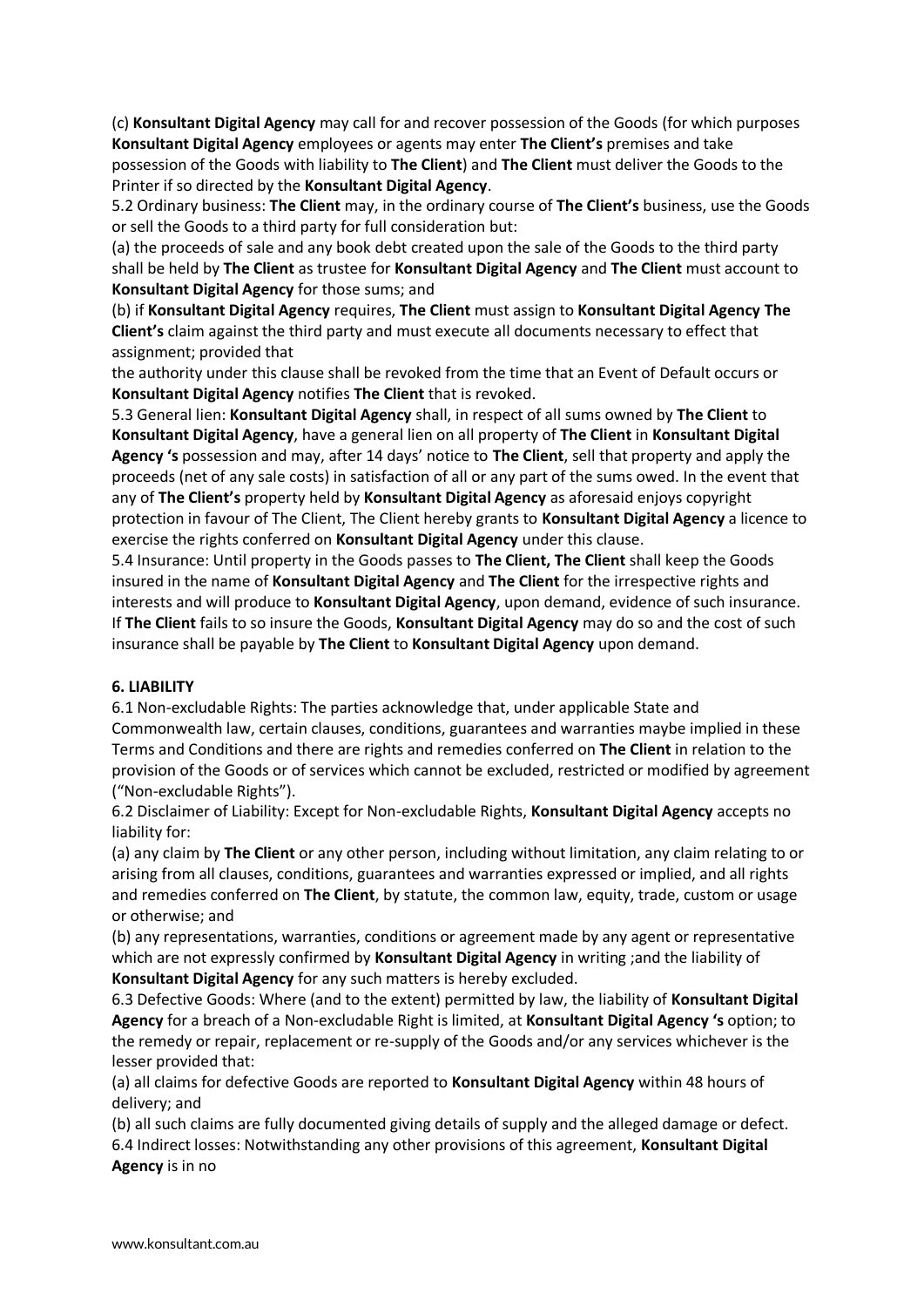circumstance (whatever the cause) liable in contract, tort (including, without limitation, negligence or breach of statutory duty) or otherwise to compensate The Client for:

(a) any increased costs or expenses;

(b) any loss of profit, revenue, business, contracts or anticipated savings;

(c) any loss or expense resulting from a claim by a third party; or

(d) any special, indirect or consequential injury loss, damage or expense whatsoever and howsoever arising.

6.5 Force Majeure: **Konsultant Digital Agency** will have no liability to **The Client** in relation to any loss, damage or expense caused by **Konsultant Digital Agency 's** failure to complete the Project or to deliver the Goods as a result of act of God, fire, flood, tempest, earthquake, riot, civil disturbance, industrial dispute, theft, crime, strike, lockout, work stoppage or other labour hindrance, breakdown, act of war (whether declared or not),sabotage, insurrection, epidemic, national emergency (whether in fact or law), requirements of restriction of, or failure to act by, any government, local body or judicial entity, the inability of **Konsultant Digital Agency 's** normal suppliers to supply necessary materials or any other matter beyond **Konsultant Digital Agency 's**  control.

6.6 Electronic data: Without limiting the generality of the foregoing clauses, **Konsultant Digital Agency** will not be liable to **The Client** for loss, however caused, of any data stored on disks, tapes, compact disks or other media supplied by **The Client** to **Konsultant Digital Agency**.

6.7 Proofs: If **Konsultant Digital Agency** submits to **The Client** a proof of the Goods **Konsultant Digital Agency** will not be responsible for any errors in the Goods which appeared in the proof and which were not corrected by **The Client** before the project was completed. There is no guarantee that production prints exactly match colour proofs because of variations in proof preparations methods and substrates. However, **Konsultant Digital Agency** will endeavour to provide a commercially acceptable finished product.

## **7. THE CLIENT'S PROPERTY**

7.1 Material supplied by **The Client:** If **Konsultant Digital Agency** and **The Client** agree that **The Client** is responsible for supplying materials or equipment for the purposes of the Project. (a) **The Client** must supply sufficient quantities of materials to allow for spoilage, such quantity to be specified by **Konsultant Digital Agency**

(b) **Konsultant Digital Agency** will not normally count or check the materials and if requested by **The Client** to do so, may charge for counting or checking;

(c) **Konsultant Digital Agency** will not be responsible for any defects in the Goods which are caused by defects in or the unsuitability of materials or equipment supplied by **The Client;**

(d) property in any materials supplied by **The Client** and incorporated into the Goods passes to **Konsultant Digital Agency** at the time of incorporation.

7.2 Property left with **Konsultant Digital Agency**: If **The Client** leaves property in **Konsultant Digital Agency 's** possession without specific instructions as to what is to be done with it, **Konsultant Digital Agency** may, six months after gaining possession of the property, dispose of or sell the property and retain any proceeds of sale as compensation for holding and handling the property.

7.3 Responsibility to insure: **Konsultant Digital Agency** has no obligation to insure any property of **The Client** in **Konsultant Digital Agency's** possession. **The Client** must pay the cost of any insurance arranged by **Konsultant Digital Agency** at the request of **The Client.**

7.4 **The Client's** property: **Konsultant Digital Agency** will hold any property of **The Client** at **The Client's** risk.

## **8. INTELLECTUAL PROPERTY AND OWNERSHIP OF PRINTING MATERIALS AND COPYRIGHT**

8.1 Ancillary materials: Unless **Konsultant Digital Agency** and The Client agree otherwise in writing, drawings, sketches, painting, photographs, designs, typesetting, dummies, models, negatives, positives, blocks, engravings, stencils, dies, plates or cylinders, electros, stereos, disks, tapes,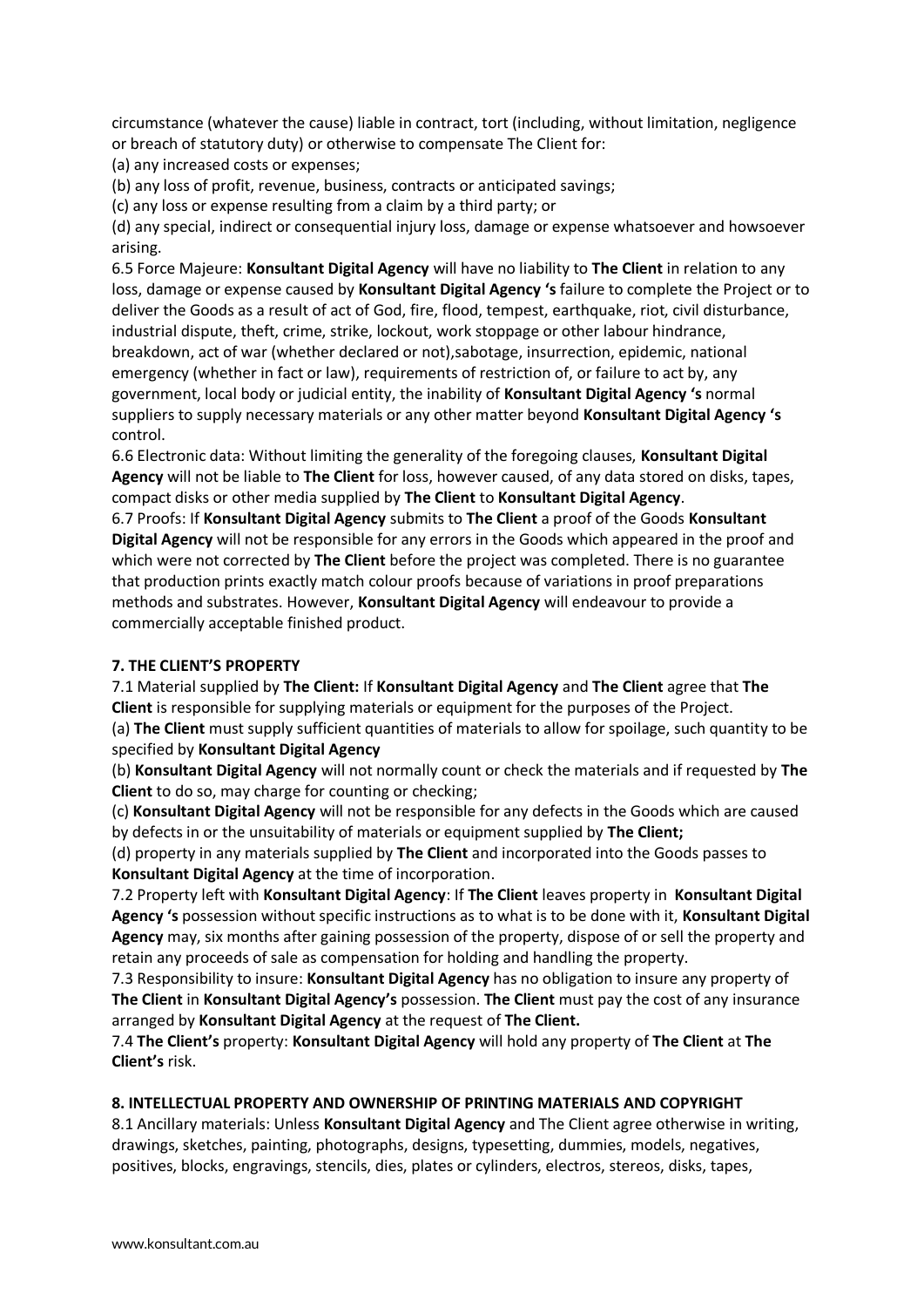compact disks or any other media and other material produced by **Konsultant Digital Agency** in the course of or in preparation for performing the Project (whether or not in fact used for the purposes of performing the Project) are the property of **Konsultant Digital Agency.**

8.2 Copyright: The copyright in all artistic and literary works authored by **Konsultant Digital Agency** shall be the property of **Konsultant Digital Agency and** conditional upon **Konsultant Digital Agency** having received all monies due to **Konsultant Digital Agency from The Client. The Client:**

(a) warrants that **The Client** has copyright or a licence to authorise **Konsultant Digital Agency** to reproduce all artistic or literary works supplied by **The Client** to **Konsultant Digital Agency** for the purposes of the project and **The Client** hereby expressly authorises **Konsultant Digital Agency** to reproduce all and any of such works for those purposes; and

(b) must indemnify **Konsultant Digital Agency** against all liability, losses or expenses incurred by **Konsultant Digital Agency** in relation to or in any way directly connected with any breach of copyright or of any rights in relation to copyright; and

(c) is hereby granted a non-exclusive licence to use the copyright in any literary and/or artistic works authored by **Konsultant Digital Agency** for the purposes of the project, provided that the exercise of such licence is conditional upon **Konsultant Digital Agency** having received all monies due to **Konsultant Digital Agency** under these Terms and Conditions.

8.3 Intellectual Property Rights: **The Client** warrants that the use by **Konsultant Digital Agency** or any designs or instructions supplied by The Client will not infringe any intellectual property of any other person and **The Client** indemnifies **Konsultant Digital Agency** against any claim relating to or arising from the infringement of any intellectual property of any other person.

8.4 Illegal matter: **Konsultant Digital Agency** is not obliged to print any illegal or libellous matter **and The Client** agrees to indemnify **Konsultant Digital Agency** against any claim relating to or arising from the printing of such matter.

8.5 Ideas: **The Client** must keep confidential and not use any ideas communicated by **Konsultant Digital Agency** to The Client without **Konsultant Digital Agency 's** prior written consent.

8.6 Electronic/magnetic media: All disks, tapes, compact disks or other media (other than media supplied by **The Client**) used by **Konsultant Digital Agency** to store data for the purposes of completing the Project are the property of **Konsultant Digital Agency.**

8.7 Storage of electronic data: **Konsultant Digital Agency** will not be responsible for storing any data on disks, tapes, compact disks or other media when the project has been completed. If **Konsultant Digital Agency** agrees to store such data, **Konsultant Digital Agency** may charge for doing so.

#### **9. GENERAL**

9.1 Severability: Any provision in these **Terms and Conditions** which is invalid or unenforceable in any jurisdiction must be read down for the purposes of that jurisdiction, if possible, so as to be valid and enforceable. If that provision cannot be read down, then it is capable of being severed to the extent of the invalidity or unenforceability without affecting the remaining provisions of these Terms and Conditions or affecting the validity or enforceability of that provision in any other jurisdiction. 9.2 Governing law and jurisdiction: These Terms and Conditions are governed by the law in force in the State or Territory in which **Konsultant Digital Agency 's** premises are located and the parties submit to the non-exclusive jurisdiction of the courts of that State or Territory and any courts which may hear appeals from those courts in respect of any proceedings in connection with these Terms and Conditions.

9.3 Waiver: If **Konsultant Digital Agency** exercises or fails to exercise any right or remedy available to it this shall not prejudice the rights of **Konsultant Digital Agency** in exercising that or nay other right or remedy. Waiver of any term of this contract by **Konsultant Digital Agency** must be specified in writing and signed by an authorised officer of **Konsultant Digital Agency**.

9.4 Use of information: **The Client** agrees that any information given to **Konsultant Digital Agency** by **The Client** may be disclosed to a referee or a credit agency in order to establish information relating to **The Client's** credit worthiness.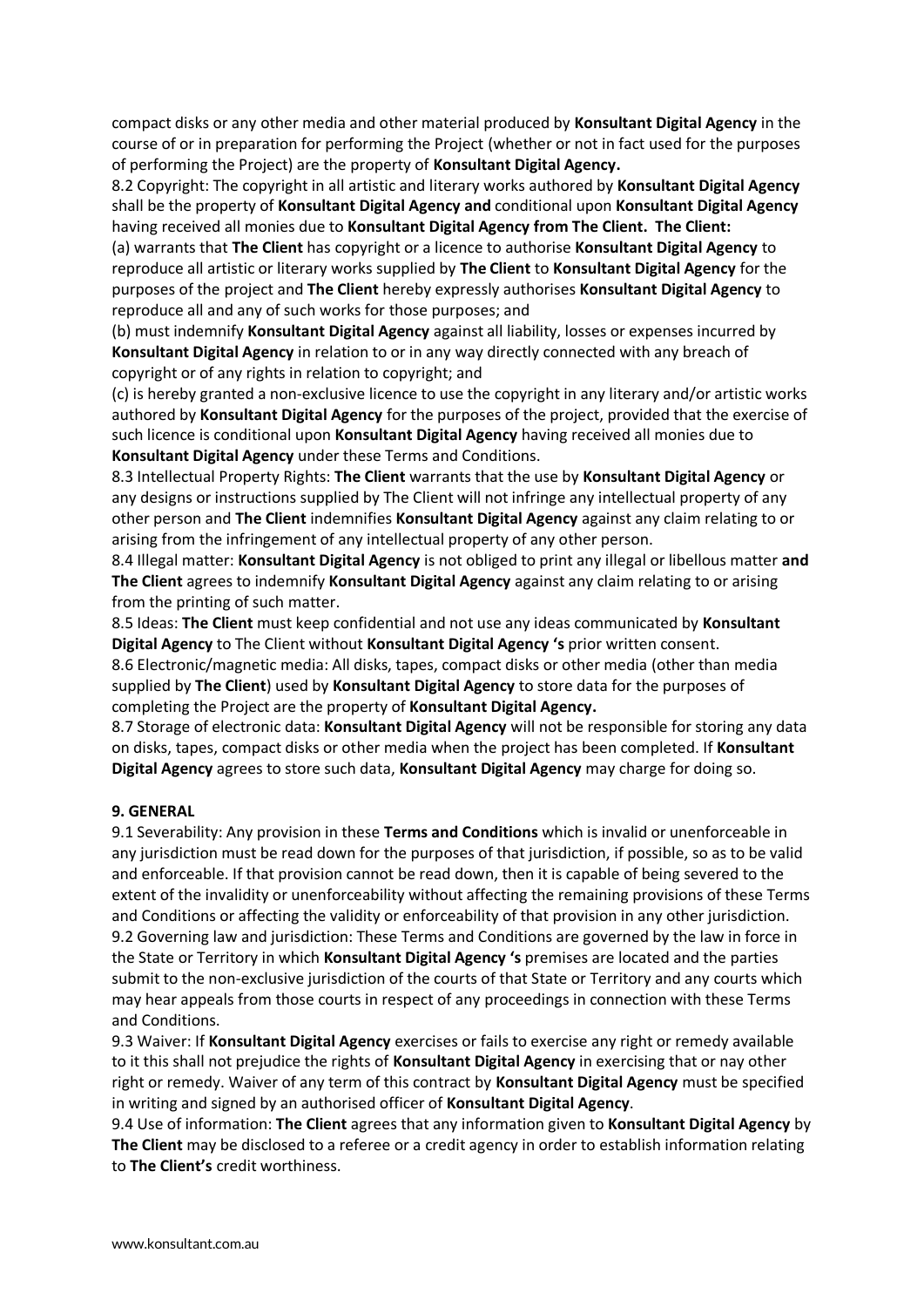9.5 Termination: Upon the occurrence of an Event of Default, **Konsultant Digital Agency** may terminate a contract or all or any contracts with **The Client** by notice in writing to **The Client** and will issue an invoice for all work completed on The Project.

#### **10. INTERPRETATION**

10.1 In these Terms and Conditions:

"Additional Work" includes all Work undertaken by **Konsultant Digital Agency** as a consequence of **The Client's** variation, alteration or modification of its instructions in relation to the Project.

"Business Day" means a day on which banks are open for general banking business in the State or Territory in which **Konsultant Digital Agency's** premises are located.

"**The Client**" means **The Client** for whom the Work is being carried out and where **The Client** is more than one person or entity, liability of **The Client** shall be joint and several.

"Estimate" means an estimate of cost for the Work contained in any Quote, as varied pursuant to these Terms and Conditions.

"Event of Default" means an event where **The Client:**

(a) fails to comply with the terms of any contract between **The Client** and **Konsultant Digital Agency** including these Terms and Conditions; or

(b) being an individual is declared bankrupt or becomes of unsound mind; or

(c) enters into any composition or arrangement with its creditors or goes into liquidation (voluntarily or otherwise) or has a receiver or liquidator or trustee or statutory manager or administrator or inspector or similar official under any companies or securities or other legislation appointed over all or part of its assets, or any other such similar event;

(d) undergoes a change in its control or ownership, or has a conflict with **Konsultant Digital Agency's** interests or the interest of any party related to it which **Konsultant Digital Agency** considers sufficiently inappropriate;

(e) ceases or threatens to cease to carry on all, or substantially all of its business or operations;

(f) becomes or is declared insolvent or is unable or deemed to be unable to pay its debts, or stops or threatens to stop payments generally.

"Goods" means the final goods produced by **Konsultant Digital Agency** by completing a Project. "Project" means an order in respect of which a Quote has been provided by **Konsultant Digital Agency's** and accepted by **The Client** in accordance with these Terms and Conditions.

"Preliminary Work" means all and any work performed by **Konsultant Digital Agency's** at **The Client's** express or implied request, the performance of which work was necessary to enable the project to be commenced and which work was not within the reasonable contemplation of

**Konsultant Digital Agency** at the time when **Konsultant Digital Agency's** supplied the Estimate. "Quote" means the quote described in the Proposal.

"Work" means the work that is the subject of the Project or Proposal.

10.2 General: In these Terms and Conditions, unless the context otherwise requires:

(a) the singular includes the plural and vice versa;

(b) a reference to a clause is a reference to a clause in these Terms and Conditions;

(c) a reference to a party to these Terms and Conditions or any other document or arrangement includes that party's executors, administrators, substitutes, successors and permitted assigns;

(d) where an expression is defined, another part of speech or grammatical form of that expression has a corresponding meaning;

(e) a reference to a period of time (including, without limitation. A year, a quarter, a month and a day) is to a calendar period.

10.3 Headings: In these Terms and Conditions, headings are for convenient reference only and do not affect

interpretation.

10.4 Business Day: If the day on which any act, matter or thing is to be done under this agreement is not a Business Day, that act, matter or thing: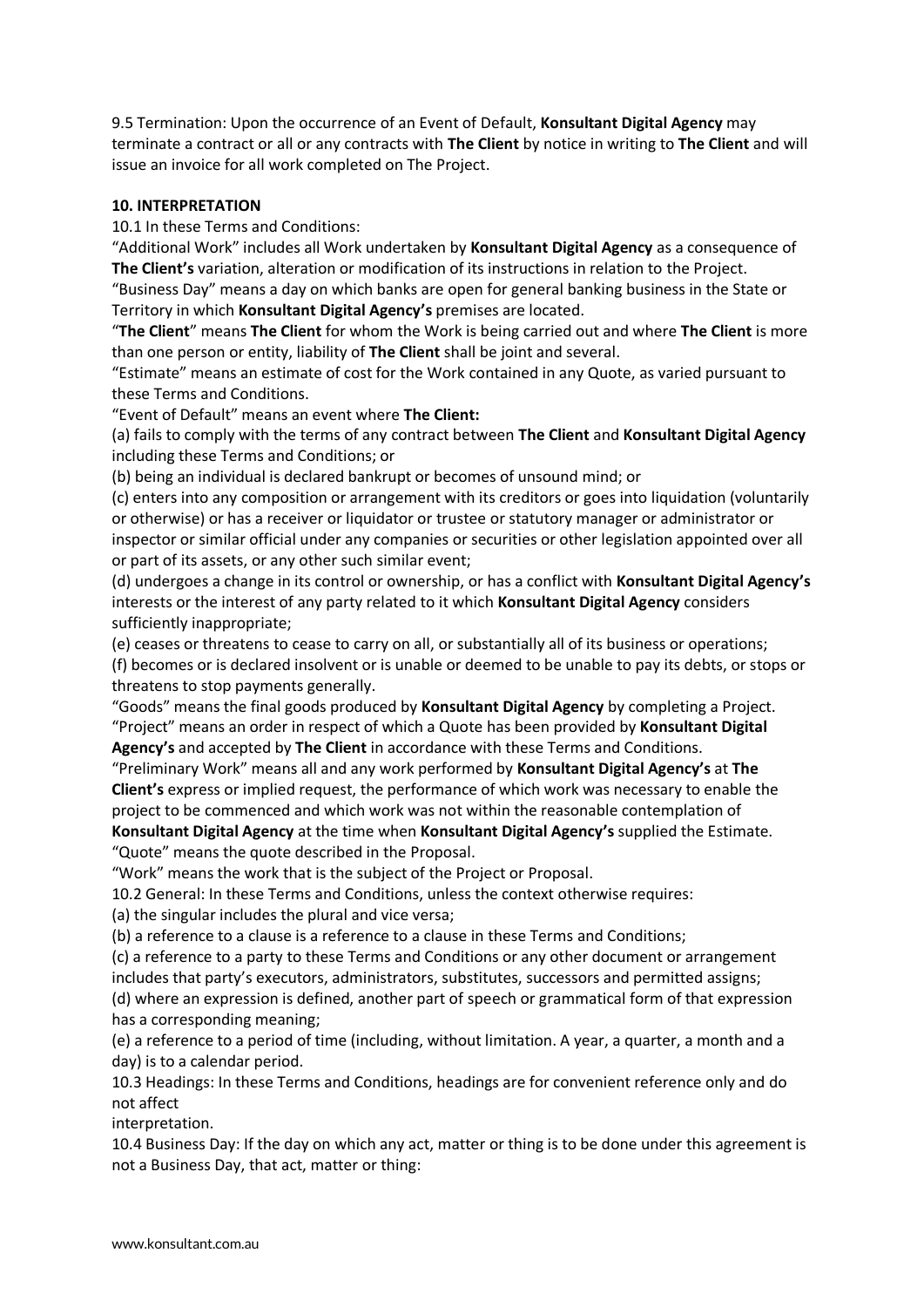(a) if it involves a payment other than a payment which is due on demand, must be done on the preceding Business Day; and

(b) in all other cases, may be done on the next Business Day.

10.5 Notices: Any notice, claim, demand or other communication ("notice") under or in connection with these Terms and Conditions shall be in writing and may be give nor sent by a registered letter or facsimile transmission. Any notice given or sent by facsimile (provided the sending facsimile machine produces a printout of the time, date and uninterrupted transmission of the message) shall be deemed to have been served immediately upon completion of transmission if such completion is within business hours in the place where the addressee's facsimile machine is located but, if not, then at 9am on the following business day in such place. In any event a notice shall be sufficiently given or served if actually received by a party's solicitor or if delivered to and left at a party's registered office.

#### **11. KONSULTANT DIGITAL AGENCY WEBSITE LINK**

11.1 Website: **Konsultant Digital Agency** Link: **"**Website by Konsultant Digital Agency- Web Design Brisbane" shall be added to the bottom of **The Client's** website and must hyperlink back to http://www.bohemiadesign.com.au. This must not be removed by **The Client** until such time that the website has been fully re-designed - 100% by another designer or developer. If **The Client** terminates the website project and **The Client** elects to use any or part-of the files worked on by **Konsultant Digital Agency** in future for **The Client's** commercial purposes, **The Client** must clearly identify **Konsultant Digital Agency** as the website developers on the footer of **The Client's** website until **The Client's** website is completely 100% re-designed by another designer or developer.

#### **12.TERMINATION OF PROJECT**

12.1 Termination by **Konsultant Digital Agency**: **Konsultant Digital Agency** may (but without prejudice to any of its other rights against **The Client**) by notice in writing to **The Client** terminate this agreement or suspend performance of any of its obligations hereunder if:

Any sum owing to **Konsultant Digital Agency** under this agreement is overdue for more than 30 days; **The Client** is in breach of any of its obligations under this agreement ; An **Insolvency Event** occurs in respect of **The Client**, or any dispute arises over **The Client**'s Intellectual Property Rights or its authority to permit **Konsultant Digital Agency** to use **The Client**'s Data of *any* Intellectual Property Rights. All artwork, design or programming work produced and or created by **Konsultant Digital Agency** from Project commencement up to and including termination of this agreement shall remain the property of **Konsultant Digital Agency** unless both parties agree otherwise and until payment has been made in full by **The Client**. If copyright is being transferred to **The Client**, a new agreement shall be drawn outlining those details.

12.2 Termination by **The Client**: **The Client** may terminate this agreement at any time by giving **5 days' notice** in writing to **Konsultant Digital Agency**. **If work is terminated by The Client**, payment shall be billed for any work completed to date of termination. If a project is terminated in Pre-Production Stage where templates have been designed for **The Client** to decide on the design of their website, **The Client** will be invoiced for the work to date on all the preliminary designs including non-approved templates and approved templates. Invoices must be paid according to "Payment Terms". **The Client** also agrees to pay other costs and expenses reasonably incurred by **Konsultant Digital Agency** as a result of such termination. Upon requesting Termination, **Konsultant Digital Agency** will issue a "Cancellation of Project Agreement Including Disclosure Statement" **where The Client** and **Konsultant Digital Agency** will agree to the following termination terms**.**

12.3 Termination Terms: **The Client** and **Konsultant Digital Agency** agree to keep the details of project and its terms of termination as strictly confidential and will not disclose the terms of the original Agreement or of the project other than in confidence to their respective professional legal advisors or as required by law. **The Client** or **Konsultant Digital Agency** will not directly or indirectly publish or otherwise make any negative statements publicly or privately, in relation to their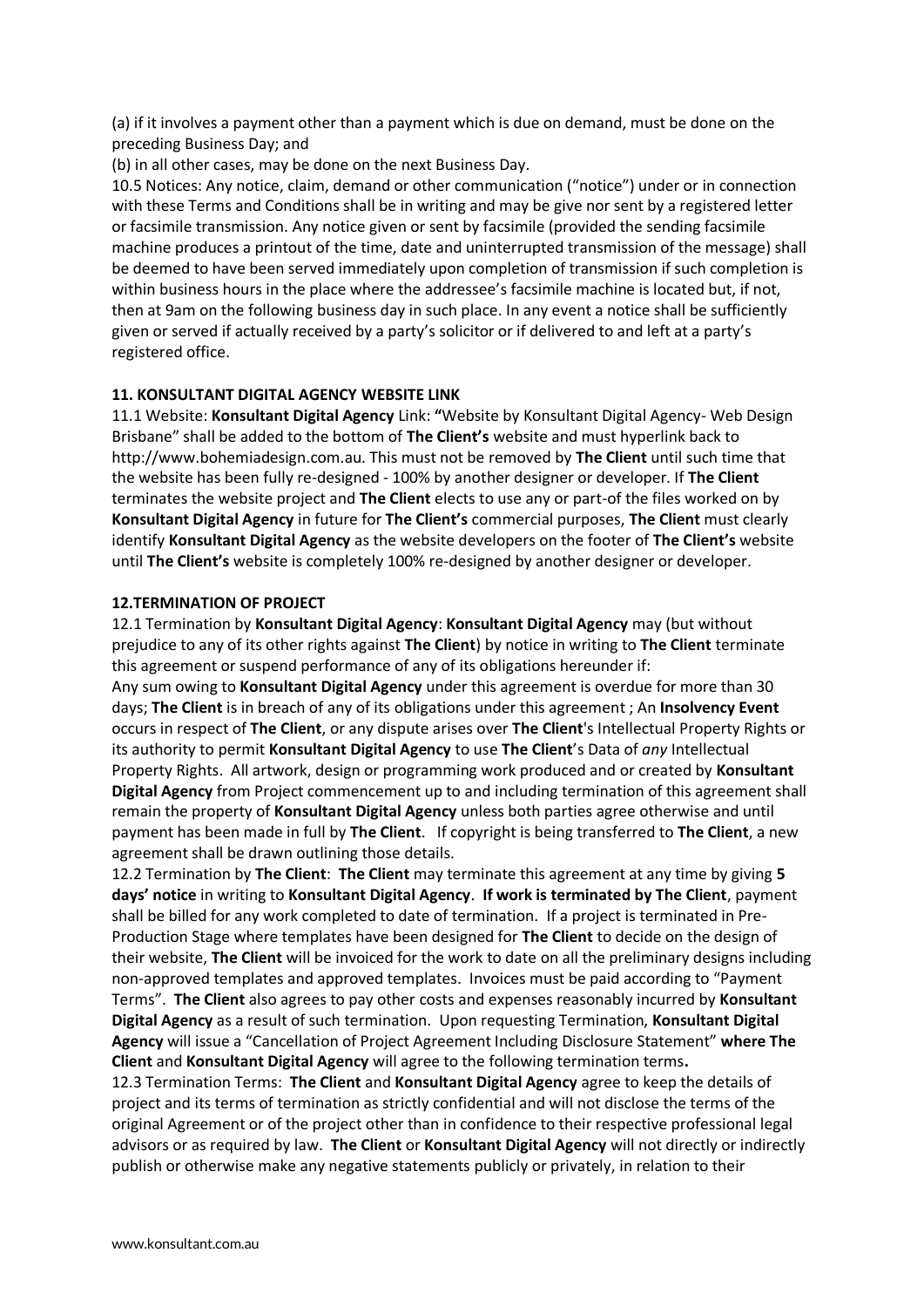Agreement, their project or any of the directors or employees which is intended to or might reasonably be expected to damage the reputation of or be detrimental to or otherwise critical of them. If **The Client** terminates the website project and **The Client** elects to use any or part-of the files worked on by **Konsultant Digital Agency** in future for **The Client's** commercial purposes, **The Client** must clearly identify **Konsultant Digital Agency** as the website developers on the footer of **The Client's** website with "Website: **Konsultant Digital Agency**" and hyperlink to: http://www.bohemiadesign.com.au until **The Client's** website is **completely re-designed** by another designer or developer.

#### **13. QUANTUM MERUIT**

13.1 Termination Quantum Meruit: If this agreement terminates for any reason: **The Client** may retain any Deliverables already provided under this agreement and: At **The Client**'s request, **Konsultant Digital Agency** must provide to **The Client** any Deliverables that have been prepared or partially prepared but not yet provided to **The Client**. This does not include copyright on templates, designs or programming completed to the date of termination. **The Client** must pay to **Konsultant Digital Agency** any unpaid portion of the Fees that relates to the Deliverables or partially prepared Deliverables. For partially prepared Deliverables, an appropriate fee must be factored in to take into account that the Deliverables have not been met. An appropriate final invoice will be issued and may include any financial losses to **Konsultant Digital Agency**.

#### **14. USE OF JOOMLA! AND WORDPRESS TEMPLATES**

14.1 Joomla and WordPress Content Managed Systems: **Konsultant Digital Agency** reserves the right to use Joomla! or WordPress based templates for any Content Managed Website**. Konsultant Digital Agency** will endeavour to design **The Client** templates with unique features to represent **The Client's** needs and specifications. **Konsultant Digital Agency** reserves the right to remove any Joomla! or WordPress based template copyright which has been paid for in advance by **Konsultant Digital Agency**.

#### **15. PROVISION OF INFORMATION**

The Client represents and warrants that:

- (a) any information you provide to us (including, without limitation, professional qualifications, credentials, titles, awards and/or recognitions) ("**Information**") to be included in or published in any products we provide to you in connection with the Services is true and accurate in all respects and is not misleading in any respect; any opinions, predictions or intentions expressed which are published in any products we provide to you as part of our Services are honestly held or made and are not misleading in any respect; the Information you provide to us does not omit to state any material fact necessary to make such Information, opinions, predictions or intentions not misleading in any respect, and you have made all proper enquiries to ascertain or verify the Information; and
- (b) the Information provided to **Konsultant Digital Agency** has been prepared and provided to us in compliance with any applicable legislation or regulation relating to such Information.
- A. **The Client** acknowledges and agrees that **Konsultant Digital Agency** are not required to undertake any enquiries or to investigate, ascertain or verify the Information you provide to us and that we are entitled to assume in good faith that any Information provided to us by you or on your behalf is based on or derived from sources that are reliable and accurate in all respects.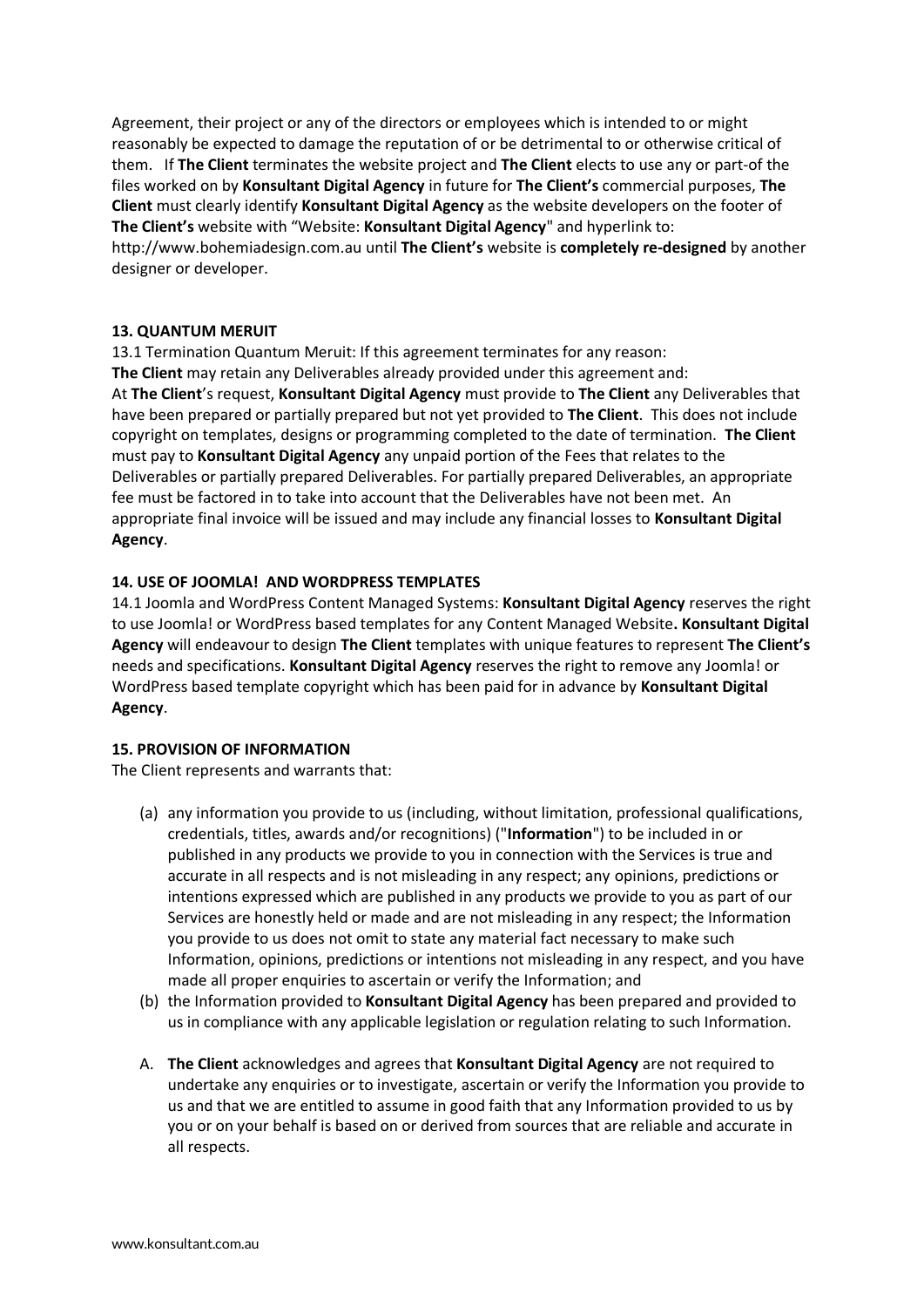#### **16. POLICIES AND PROCEDURES**

The Client represents and warrants that:

(a) neither you nor, to the best of your knowledge, any director, officer, agent, employee, affiliate of or person acting on your behalf has engaged in any activity or conduct which would violate any applicable anti-bribery, anti-money laundering or anti-corruption laws or regulations;

(b) you have instituted and maintain policies and procedures designed to prevent money laundering, bribery and corruption by [insert name of client's company or business] and by persons associated with The Client.

## **17. INCORPORATION, CAPACITY AND AUTHORISATION: [FOR COMPANIES ONLY]**

**The Client** represents and warrants that **The Client** is duly incorporated, validly existing and in good standing under the laws of its jurisdiction of incorporation with full power and capacity to own or lease its property and assets and to conduct its business as described to **Konsultant Digital Agency** and is lawfully qualified to do business in those jurisdictions in which business is conducted by it.

#### **18. NO BREACH**

**The Client** represents and warrants that the creation and issue of the products and Services provided by **Konsultant Digital Agency** to **The Client** will not conflict with, or result in a breach of or default under, (i) the laws of the State of Queensland or the Federal laws of Australia; (ii) any existing applicable law, rule, regulation, judgement, order or decree of any government, governmental body or court, domestic or foreign, having jurisdiction over you or your assets or properties [or (iii)] any provisions of your constitutive documents [*This last limb (iii) for companies/business only*].

## **19. COMPLETION OF PROJECT TIMELINES**

19.1 All projects take up to 8 weeks to complete as a standard unless otherwise stated in **The Client's** Proposal and or Quote as to an agreed timeline for the Project. Whilst **Konsultant Digital Agency** endeavour to keep to timelines, it is imperative that **The Client** delivers all content including text, images, videos, logos and any material required to complete the work within the Pre-Production phase. Failure to do this, will result in the project exceeding the standard completion timeline of 8 weeks or the agreed timeline as stated in **The Client's** Proposal and or Quote.

**Konsultant Digital Agency** reserves the right to complete a project to the best of their ability in any way they deem reasonable if the deliverables and or content from **The Client** have not been met on time and if **The Client** has not indicated any sign of cancelling the project and have exceeded a 12 month period and thereby prolonging the project. **Konsultant Digital Agency** will contact **The Client** periodically to obtain content and deliverables and will complete work as per the original Proposal and or Quote and will issue an invoice deemed reasonable for all work completed by **Konsultant Digital Agency** to cover the costs incurred for the work completed as per the original Proposal and Quote. **The Client** and or **Konsultant Digital Agency** may wish to terminate the Project if the project exceeds a 12-month period in writing. **Konsultant Digital Agency** will issue a final invoice at such time to cover all work completed by **Konsultant Digital Agency** including all outstanding amounts owing to **Konsultant Digital Agency**.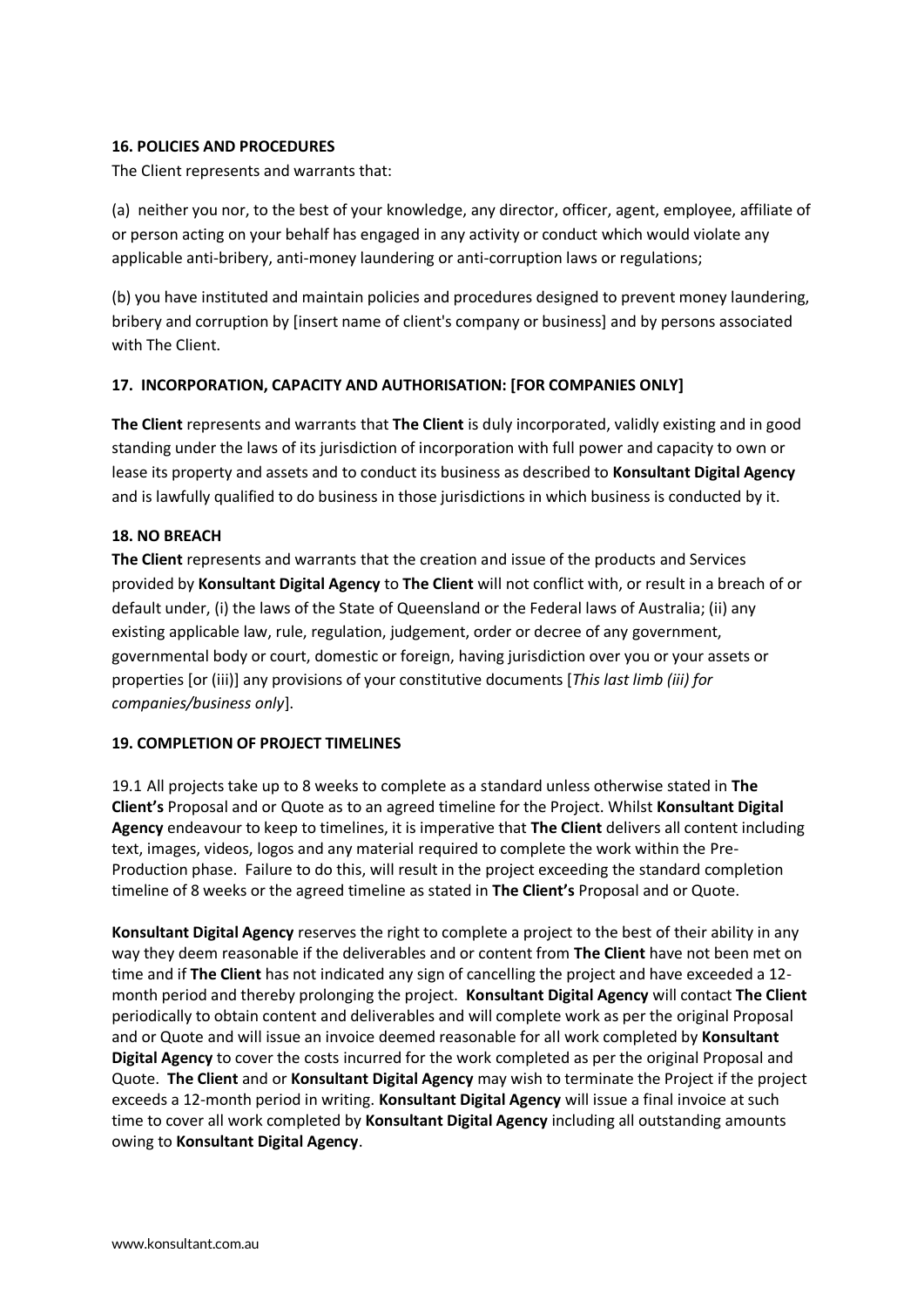#### **20. WEBSITE COMPROMISE (HACKING), RESTORATION AND CLEAN UP**

20.1 In the event that **The Client's** website is compromised (hacked into), Konsultant Digital Agency can restore and clean up infected files for a **fee of \$500.00. A report produced by Konsultant Digital Agency will outline the following information regarding the compromise:** 

- Change logins and passwords for the Cpanel and the MySql Database
- Download the site via FTP
- Locate malicious files and scripts
- Complete clean out the infected files
- Re-upload the site
- Update all scripts to the latest versions
- Monitor the site for a week to ensure site stability.
- Updated permissions set to secure level as recommended by host.
- Liaise with website host to ensure the site is back to optimum levels.
- Installed "SecurityCheck" Component. Keeps track of attacks.
- Full back up of website

#### **RECOMMENDATIONS TO PREVENT FUTURE HACKING**

- Change and update passwords regularly
- Keep your Joomla backend Administrator version up-to-date
- **Backups**: Use Akeeba Backup before you change or update to the website.
- **Subscribe to SecurityCheck -** 29.95€ per year <https://securitycheck.protegetuordenador.com/index.php/subscriptions/levels>

Although, **Konsultant Digital Agency** recommend the above for the prevention of hacking, there is no 100% guarantee that **The Client's** website will never be hacked into. New hacking codes are generated all the time. **Konsultant Digital Agency** do not take any responsibility for **The Client's** website hacking but will endeavour to assist in the restoration of **The Client's** website should **The Client** be faced with a website compromise hacking issue.

## **E S T I M A T E F E E S** (Subject to Change)

PRICES START AT THE FOLLOWING RATES AND ARE SUBJECT TO CHANGE DEPENDING ON THE CLIENT'S CUSTOMISATIONS AND NEEDS.

**PAYMENT PLANS ARE ALSO AVAILABLE ON REQUEST.** Please speak to us if you require a payment plan option. We offer very reasonable rates to all our customers and will consider package deals on a case-by-case basis.

**KONSULTANT DIGITAL AGENCY HOURLY RATE \$55.00 PER HOUR OR PART THEREOF**

**WEBSITE DESIGN - BASIC HTML WEBSITE (UP TO 6 PAGES) FROM \$1,000.00**